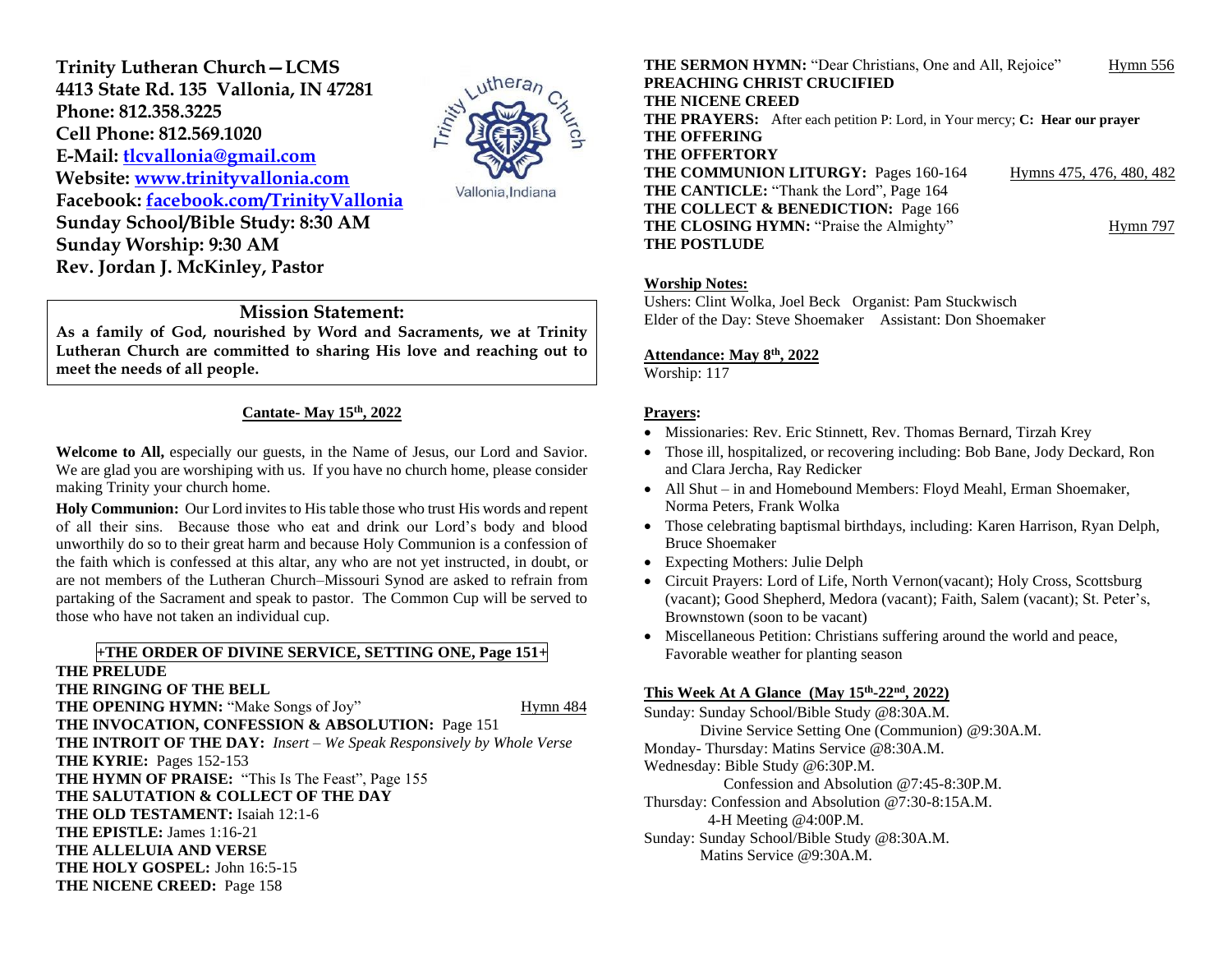#### **Trinity News and Notes**:

• **General Fund Balance:** \$18,232.39

## • **VBS**

Kids ages 3 through 5th grade can sign up for VBS (June 1-5) in the Narthex. This year's theme is "Every Tribe, Language, and People," based on the Biblical reality of how God's saving message goes out to all nations. More details to come—stay tuned!

## • **Baby Bottle Campaign**

We will begin a baby bottle campaign today to support the work of Clarity, our local pregnancy care center. You may pick up a bottle from the table in the lobby. Please return them by Father's Day (June 19th).

## • **SCRIP Program**

Thank you for supporting Lutheran Central's SCRIP program! This year, SCRIP raised \$1,140.60 for the Student Activities Fund thanks to your continued support. Please join us again next school year as we continue to support LC just by purchasing gift cards! Starting next school year SCRIP will be known as RaiseRight, however nothing will change for us but the name. Thank you!

## • **1st Grade Position at Lutheran Central**

After interviewing four excellent candidates for the open 1st grade teaching position, the Lutheran Central School board has offered the first grade teaching position to Sophie Kreis. If you have any questions, see our personal committee representative, Roger Bane.

## • **LWML**

LWML is celebrating 80 years and we are asking for your help!! Our LWML here at Trinity is wanting to collect 80 greeting cards(ex. Thinking of you, Thanksgiving , Birthday, Christmas cards to be used for men and women) to send to our shut ins this year. If you could donate 1 or 2 please put in the large Mite box in the old narthex. We will write in them and send them throughout the year. Thanks for your help. We would like to reach 80 by the end of May!

## • **Stewardship**

James 1:17 – "Every good gift and every perfect gift is from above, coming down from the Father of lights with whom there is no variation or shadow due to change." The thought James captures here is repeated over and over again in the Bible. Everything good we have is from God. He loves to show us generosity time and again. And He desires that we grow into His image and reflect His love. God can do anything He wants to without our help. But He commands us to give so that we will grow in our imitation of His own generosity.